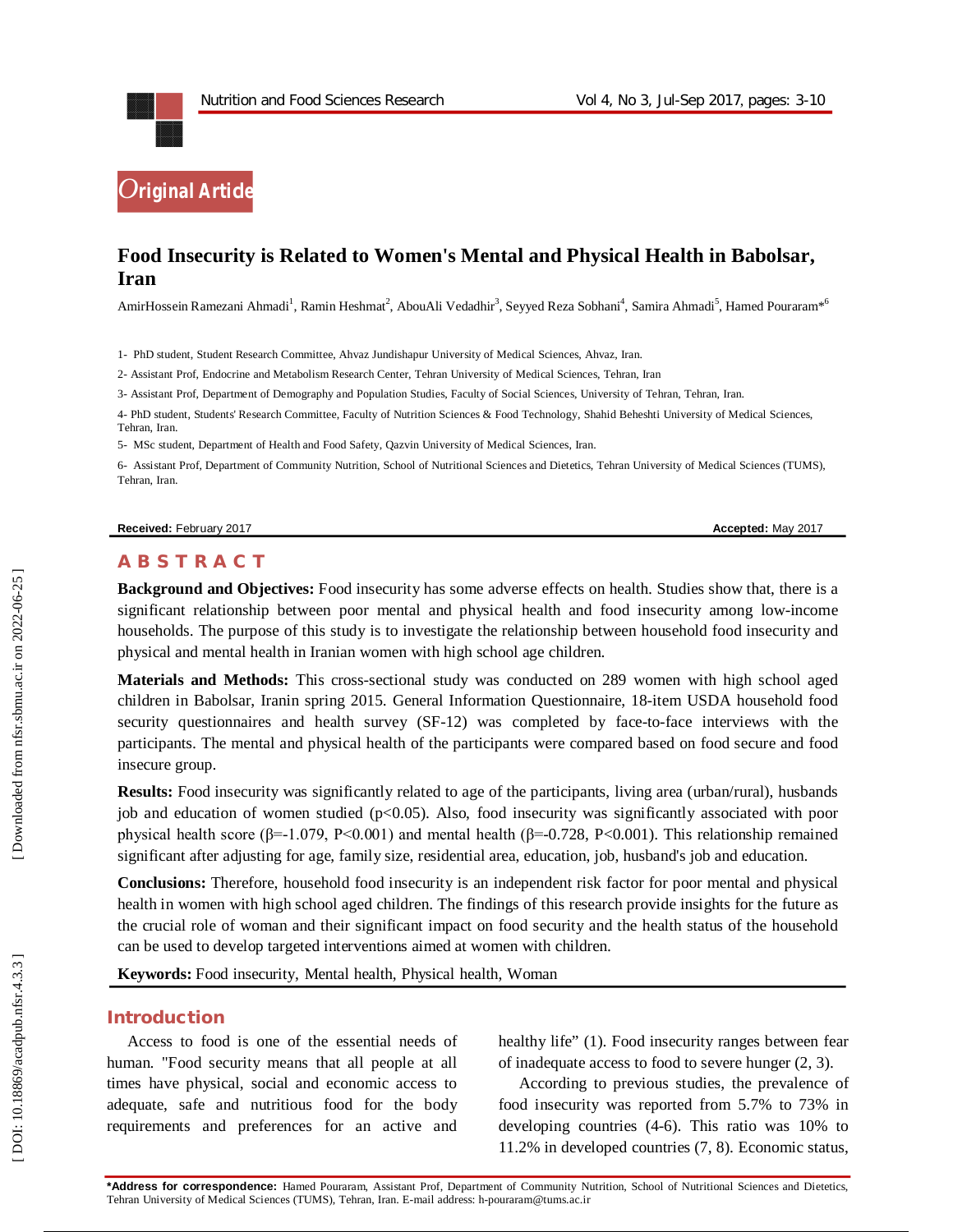ethnicity, age and education level of household heads, unemployment, lack of steady job or savings, increase in family size, cost of rent and loss of food aid are related to food insecurity (9 -12). Families with a low socio -economic level are experiencing a shortage of food more than others and are not able to buy enough healthy and nutritious food (13-15). Inability to provide enough food can cause psychological stress which can have adverse effect on mental health.

Studies have indicated a relationship between food insecurity and inadequate intake of micronutrients, obesity, depression, and decreased mental health in women with low -income households. This can cause impaired development of mental health as well as psychological and behavioral dysfunction in children and adults (16). Part of the association between food insecurity and chronic diseases is due to more intake of cheap foods with high energy density that alleviates hunger, but rather poor micronutrients status (17, 18) .

Studies have shown a dramatic increase of mental health problems in the communities facing food insecurity (19). Mental problems can prevent the ability to concentrate and reduce the incentive in people (20). Studies show that food insecurity can reduce mental health and increase the risks related to growth and development (21). Mothers are very important and influential members of the family, particularly for studying the consequences of food insecurity (22). They have the desire to protect other family members, especially children, so put themselves at greater risk of food insecurity. As a result, food insecurity may have the most adverse impact on physical and mental health of women (23). Food insecurity can have serious consequences such as stress, anxiety, irritability, social isolation and depression that may leads to lower levels of positive parent -child interactions, and less competent parenting practices (24) .

Considering the vulnerability of women and the role of mothers in educating children, effort to empower them is an important element for the development of the society. Accordingly, women usually have more accurate information regarding the status of the household food security and are most affected by it. The aim of this study is to evaluate factors associated with household food insecurity and its impact on mental and physical health- of adult women who had high school aged children in Babolsar, a northern city of Iran, in 2015.

### **Material s and Methods**

 This cross -sectional study was performed on adult women who had high school aged children (aged between 14 to 17 years) in Babolsar, Mazandaran Province, in May 2015. Subjects were selected from a larger study that evaluated effect of food insecurity on adolescents psychosocial adaptive adjustment (25). A total of 300 women were invited to participate in the study that eventually 289 of them agreed to answer questions. After the description of methodology and purpose of research, a consent form was completed by participants. Data related to socio -economic characteristics, household food security, physical and mental health were collected using questionnaires through face to face interviews.

**Socio characteristics:** The socioeconomic and demographic characteristics was determined by questionnaire designed by researchers, that included age, family size, educational level and occupational status of the subjects, educational level and occupational status of participants husbands, head of the family (male or female), insurance, support of relief organizations from family (yes, no), residential area (urban or rural) and the house ownership. Economic status of families was assessed by asking question about the number of facilities they owned at home, and then the families were categorized into two groups of economic status according to median: high and low.

**Food security assessment:** Household food security was assessed using USDA household food security questionnaires (26). This 18 -item questionnaire was used to investigate family food security over the past 12 months. Based on the aforementioned questionnaire, households were grouped into four: secure food (scored 0 -2), insecure food without hunger (scored 3 -7), insecure food with average hunger (scored 8 -12) and insecure food with extreme hunger (scored 13 -18). The validity of the questionnaire have already been confirmed among Iranian families (6).

**Short form of health survey (SF-12): SF-12, which** is the short form of the SF -36 questionnaire, was used to determine mental and physical health (27). Montazeri *et al*. confirmed the validity of this questionnaire in Iran (28). The score of questionnaire ranges between 0 and 100, with 100 as the highest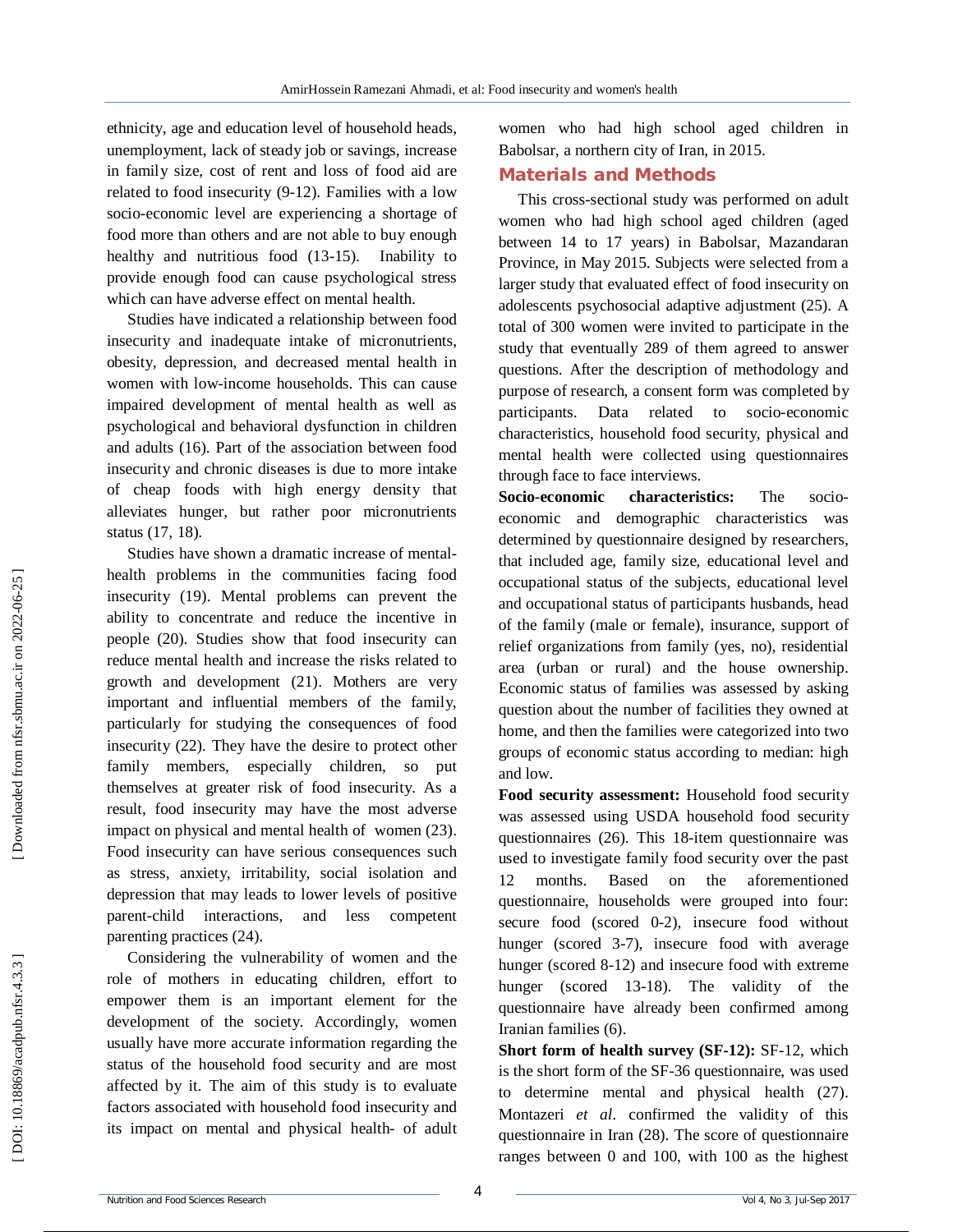health level. Based on the mean score, mental and physical health status were divided into two categories (poor and good). The aforementioned questionnaire was used with the consent of the translator.

**Statistical analysis method:** The SPSS (version 18) was used to analyze data. To investigate the relationship between food insecurity and socio demographic factors, the food insecurity was grouped into: food secure and food insecure. Chi -Square Tests and *t* -tests were used to investigate the significance of the relationship between independent and dependent variables. The P -values lower than 0.05 was considered significant. Multiple Regressions was also used to investigate the correlation between food insecurity score and mental and physical health score. Ultimately, two models were prepared to adjust the effects of other variables on the relationship between the independent variable (food insecurity score) and the dependent variable (mental and physical health score). In the first model, the relationship was

adjusted in terms of age, occupation and education of participants. In the second model, the variables of occupation and education of husbands, residential area (urban / rural), and family size were added to the previous variables.

### **Results**

Household food insecurity was observed in 50.2% of the studied subjects (30.1 % food insecurity without hunger, 18 % food insecurity with moderate hunger and 2.1 % food insecurity with severe hunger). Participant's demographic characteristics in terms of food security status is shown in Table 1. Food insecurity showed a significant correlation with participant's age, occupation, education level of husbands and living area (urban or rural) ( $p<0.05$ ). Furthermore, the p -value for family size was equal to 0.054, which is almost significant suggesting that food insecurity is more prevalent in families with 4 and fewer members. Although this relationship was not statistically significant

**Table 1.** Characteristics of subjects based on food insecurity status

| variables <sup>a</sup> |                                      | food secure      | food insecure    | $P-valueb$ |
|------------------------|--------------------------------------|------------------|------------------|------------|
| age (Mean)             |                                      | 40.2 $(\pm 3.4)$ | 41.2 $(\pm 4.0)$ | 0.02       |
| Household Head (%)     | male                                 | 7(4.9)           | 8(5.5)           | 0.99       |
|                        | female                               | 137(95.1)        | 137 (94.5)       |            |
| Education (%)          | <b>Below Diploma</b>                 | 56 (39.2)        | 65(44.8)         | 0.594      |
|                        | Diploma                              | 59 (41.3)        | 56 (38.6)        |            |
|                        | College education                    | 28(19.6)         | 24(16.6)         |            |
| Occupation             | Housekeeper                          | 111(77.6)        | 118 (81.4)       | 0.52       |
|                        | Employee                             | 32(22.4)         | 27(18.6)         |            |
| Husbands education (%) | <b>Below Diploma</b>                 | 42(30.0)         | 66 (46.2)        | 0.01       |
|                        | Diploma                              | 44(31.4)         | 42(29.4)         |            |
|                        | College education                    | 54 (38.6)        | 35(24.5)         |            |
| Husbands occupation    | Unemployment or Workman              | 4(2.8)           | 8(5.5)           | < 0.001    |
|                        | Self-employment                      | 82 (56.9)        | 107(73.8)        |            |
|                        | Government jobs with moderate income | 31(21.5)         | 25(17.2)         |            |
|                        | High income (Businessman, Doctor, )  | 27(18.8)         | 5(3.4)           |            |
| Economic status        | high                                 | 64 (44.8)        | 53 (36.6)        | 0.19       |
|                        | low                                  | 79 (55.2)        | 92(63.4)         |            |
| Residential area       | Urban                                | 103(71.5)        | 123 (84.8)       | 0.01       |
|                        | Rural                                | 41(28.5)         | 22(15.2)         |            |
| Family size            | 4 or lower                           | 100(69.4)        | 116(80.0)        | 0.05       |
|                        | 5 or more                            | 44(3.6)          | 29(20.0)         |            |

a quantitative variables reported as mean (±SD) and qualitative variables reported as frequency (%)

b calculated by student t -test or chi square test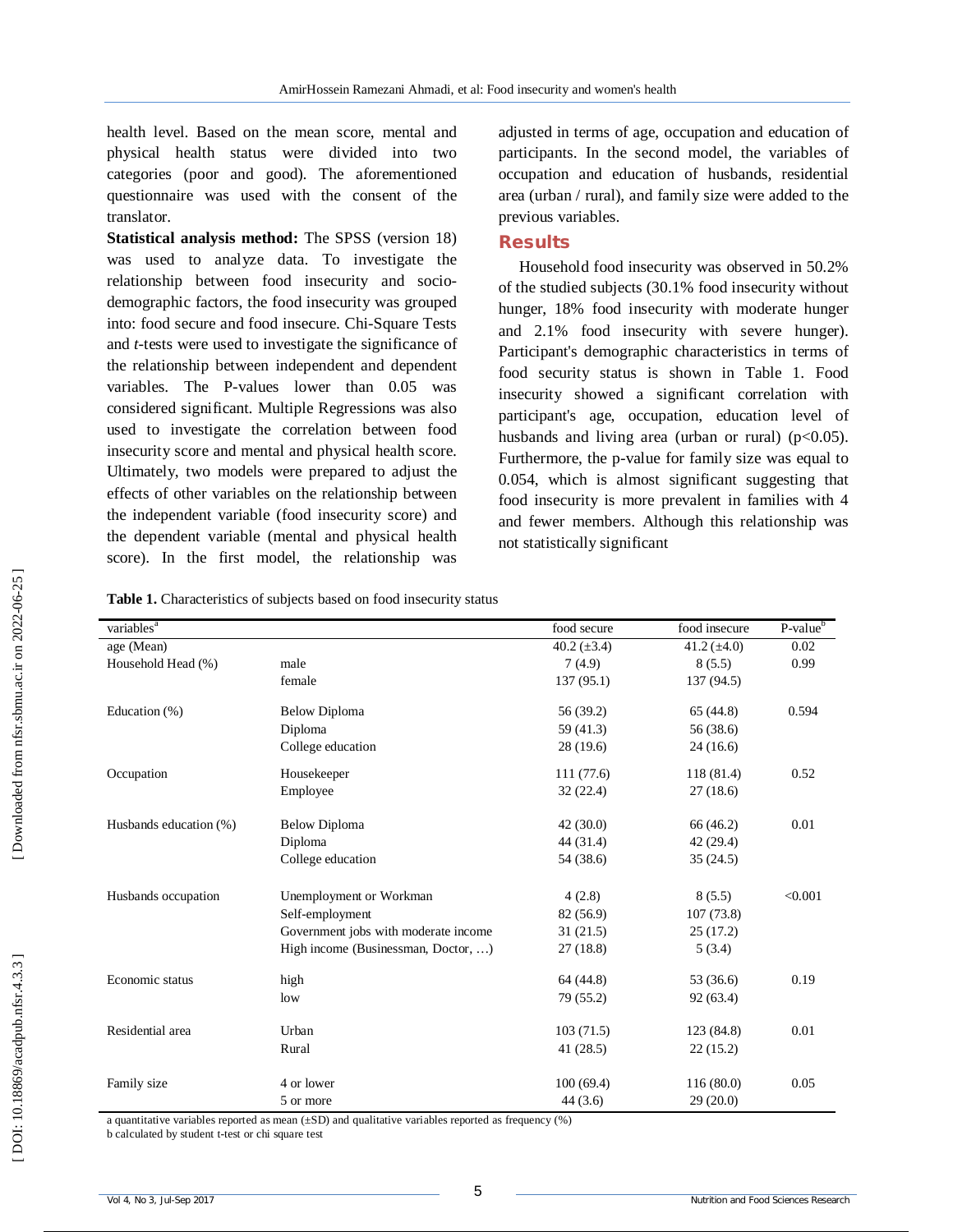The results on the relationship between food insecurity and mental and physical health are shown in Table 2. The mean score of the SF -12 for women in food insecure households was significantly lower than food secure households. These results suggest that food insecurity is significantly associated with lower scores of physical and mental health. The effect of food insecurity in prediction of mental and physical health score by linear regression are shown in Tables 3 and 4.

Table 3 shows the relationship between food insecurity and physical health. First, the relationship between physical health as the dependent variable and food insecurity as the independent variable investigated without entering any other variable. The

results suggest a moderate prediction of physical health score by food insecurity ( $p \le 0.001$ ,  $\beta = -1.079$ ). In model 1 after adjustment for age, job and education, relationship between food insecurity and physical health remained significant ( $p$ < 0.001,  $β$ = 0.974). Among covariates, only subjects age remained significant (p=0.002,  $\beta$ =0.52, 95% CI=0.20-0.84). Moreover, in model 2 after adding participant's husbands job and education, living place and family size to former variables, the relationship between food insecurity and physical health was still significant (p< 0.001,  $\beta$ =-1.04). Also, the relationship between participants age and physical health remained significant in model 2 (p=0.003,  $\beta$ =0.49, 95%  $CI = 0.17 - 0.81$ ).

**Table 2.** Participants physical and mental health according to food insecurity

| variables                        |                        | food secure            | food insecure          | p-value <sup>a</sup> |
|----------------------------------|------------------------|------------------------|------------------------|----------------------|
| Health related quality of life b | $MCS$ (mean $\pm SD$ ) | 48.23 $(\pm 10.37)$    | 43.77 $(\pm 11.23)$    | 0.001                |
|                                  | $PCS$ (mean $\pm SD$ ) | 49.73 $(\pm 8.77)$     | 40.91 $(\pm 11.11)$    | < 0.001              |
| Mental health <sup>c</sup>       | poor<br>good           | 49 (34.0)<br>95(66.0)  | 85 (58.6)<br>60(41.4)  | < 0.001              |
| Physical health <sup>c</sup>     | poor<br>good           | 30(20.8)<br>114 (79.2) | 96 (66.2)<br>49 (33.8) | < 0.001              |

a calculated by student t -test or chi square test

b Reported as mean (±SD)

c reported as frequency (%)

| Table 3. Relationship between physical health and food insecurity |  |  |  |  |
|-------------------------------------------------------------------|--|--|--|--|
|-------------------------------------------------------------------|--|--|--|--|

|                    |                       | $R^2$ change             | p-value                   |
|--------------------|-----------------------|--------------------------|---------------------------|
| Crude <sup>a</sup> | $-1.079(0.781-1.377)$ | $\overline{\phantom{a}}$ | < 0.001                   |
| Model $1b$         | $-0.974(0.671-1.278)$ | 0.116                    | $\leq 0.001$ <sup>*</sup> |
| Model $2^c$        | $-1.037(0.718-1.355)$ | 0.122                    | ${<}0.001$ <sup>*</sup>   |

a relation between food insecurity and physical health without adjustment for any variables

b model controlled for age (p=0.002), education (p=0.48) and occupation (p=0.82)

c model controlled for age (p=0.003), education (p=0.28), occupation (p=0.97), participant's husbands educational (p=0.88) and occupational (p=0.08) status, residential area ( $p=0.66$ ) and household size ( $p=0.71$ )

d unstandardized β calculated by multiple regression

| Table4. Relationship between mental health and food insecurity |  |  |  |
|----------------------------------------------------------------|--|--|--|
|----------------------------------------------------------------|--|--|--|

|                    | nd                      | $R^2$ change             | p-value                |
|--------------------|-------------------------|--------------------------|------------------------|
| Crude <sup>a</sup> | $-0.728(0.413-1.042)$   | $\overline{\phantom{0}}$ | < 0.001                |
| Model $1b$         | $-0.754(0.429-1.078)$   | 0.068                    | $< 0.001$ <sup>*</sup> |
| Model $2^c$        | $-0.722(0.383 - 1.062)$ | 0.058                    | $< 0.001$ <sup>*</sup> |

a relation between food insecurity and physical health without adjustment for any variables

b model controlled for age ( $p=0.24$ ), education ( $p=0.27$ ) and occupation ( $p=0.30$ )

c model controlled for age (p=0.28), education (p=0.10), occupation (p=0.37), participant's husbands educational (p=0.26) and occupational (p=0.42) status, residential area ( $p=0.10$ ) and household size ( $p=0.47$ )

d unstandardized β calculated by multiple regression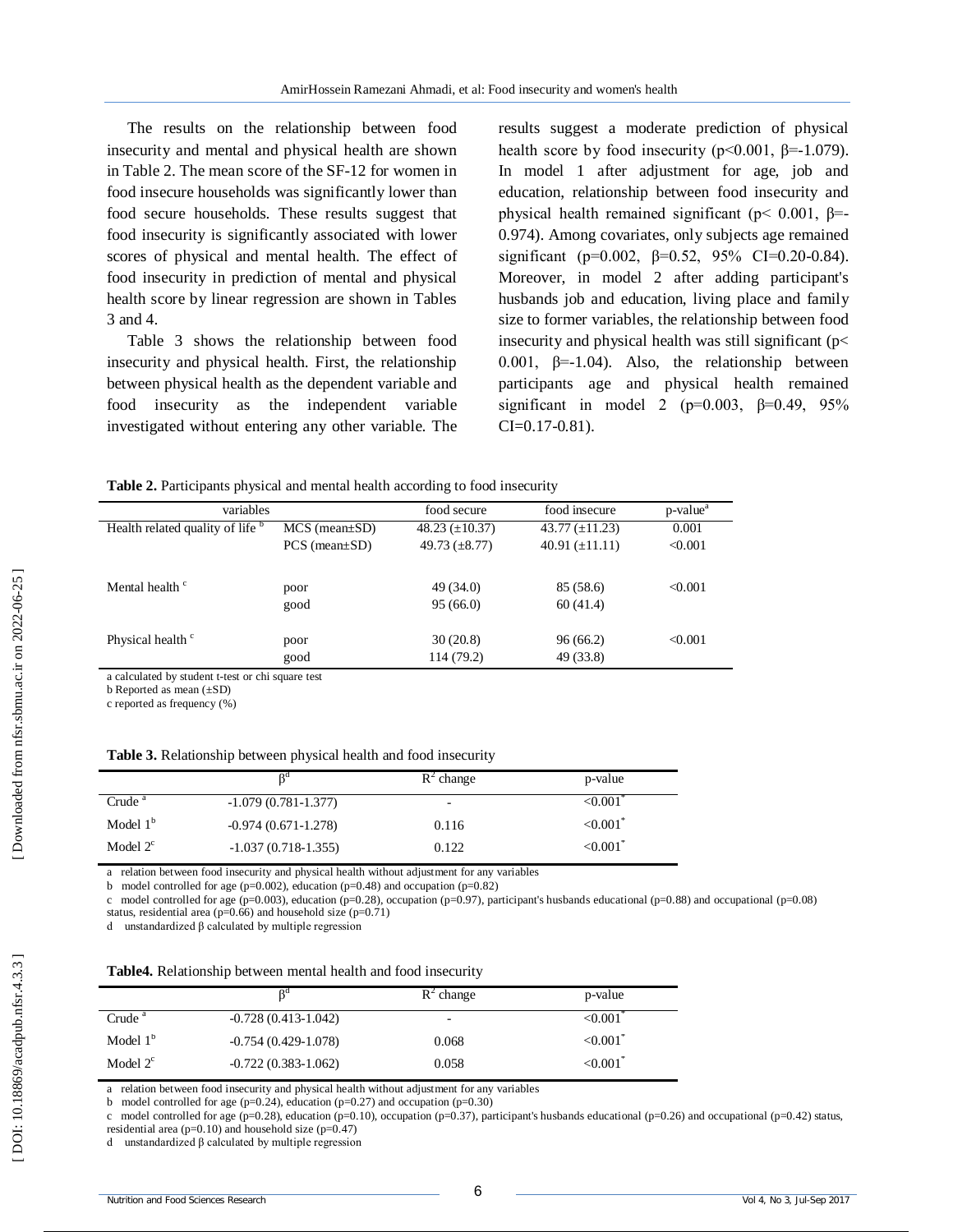Association between food insecurity and mental health is shown in table 4. Without adjustment for any covariate, food insecurity had a reverse effect on mental health score ( $p= 0.001$ ,  $\beta=0.728$ ). After adjustment for age, job and education in model 1, relationship between food insecurity and mental health was still significant ( $p= 0.001$ ,  $\beta = -0.754$ ). In model 2, participant's husbands job and education, living place and household size was also entered in addition to the model 1 variables. It was found that the highest food insecurity is related to lowest mental health after adjustment for variables existed in model 2. There was no significant relationship between mental health and covariates that entered in the regression models.

#### **Discussion**

This research aimed to investigate factors associated with households' food insecurity and its association with mental and physical health of mothers with high school children in Babolsar city. More than half of the study population were food insecure. Food insecurity had a significant relationship with participant's age, living area and husband's job and education level. Based on the findings, food insecurity is related to poor physical and mental health. Investigating the relationship between food insecurity and mental and physical health showed that even after adjustment for confounders, food insecurity is significantly associated with lower score of mental and physical health.

The present study suggests that mental health can be negatively affected in food insecure households. Two other studies in different districts of Tehran showed a similar association between food insecurity and depression (29, 30). The results of the present study were consistent with other studies around the world (31, 32). In a study conducted among 676 African -American and white women, the relationship between household food insufficiency and poor mental health was reported (33). Poor or inadequate diet quality due to food insecurity can eventually lead to psychological stress (34). The association between lack of enough food and decline in diet quality has been shown in previous studies (35, 36). However, due to the cross -sectional nature of the present study, establishing a causal relationship is impossible and

this is probable that the decrease in mental health causes lower income and which leads to further food insecurity (37) .

Another result from this study was poor physical health status associated with a rise in food insecurity. Other studies showed this relationship around the world (38, 39). This result can be due to food insecurity impact on poor nutritional status that can have an adverse effect on physical function. Moreover food insecurity can exacerbate the effects of other diseases on health (40). As described in the previous paragraph, food insecurity can also be affected by physical health status and it has been showed that poor physical health resulted in less intention to work and lower income (41).

Based on findings of this study, prevalence of food insecurity in women's household with high school children was 50.2%. In the study of Mohammadzadeh *et al*, in a similar population, prevalence of food insecurity was reported 36.6% (18). Safarpur *et al*. reported 51% of food insecurity in Bandar Anzali, Iran (42). Payab *et al*. reported 50.2% of food insecurity prevalence which is in accordance with the findings of the present study (29) .

Results of this study, is in line with Payab and colleagues (29), they have showed that food insecurity is directly associated with women's age. However, there are some studies that did not approve such a relationship (18, 32, 43). In this study, older women may have more children and more member of household causes more need to foods, and it could be the reason for developing food insecurity state (44).

In addition, the present study suggests that food insecurity status is inversely related to participant's husbands job and education level. Dastgiri in a study conducted in a region of Tabriz city reported similar result (4). Moreover, Payab *et al*. stated that food insecurity was inversely associated with education and occupational status of head of households (29). Furthermore, a study in Brazil reported that Parents' lack of university education was significantly associated with household food insecurity (45). Usfar survey among urban and rural households in Indonesia has confirmed this relationship (46). As we know, higher education leads to better job and more income, so households could spend more for food that lowers food insecurity status (47).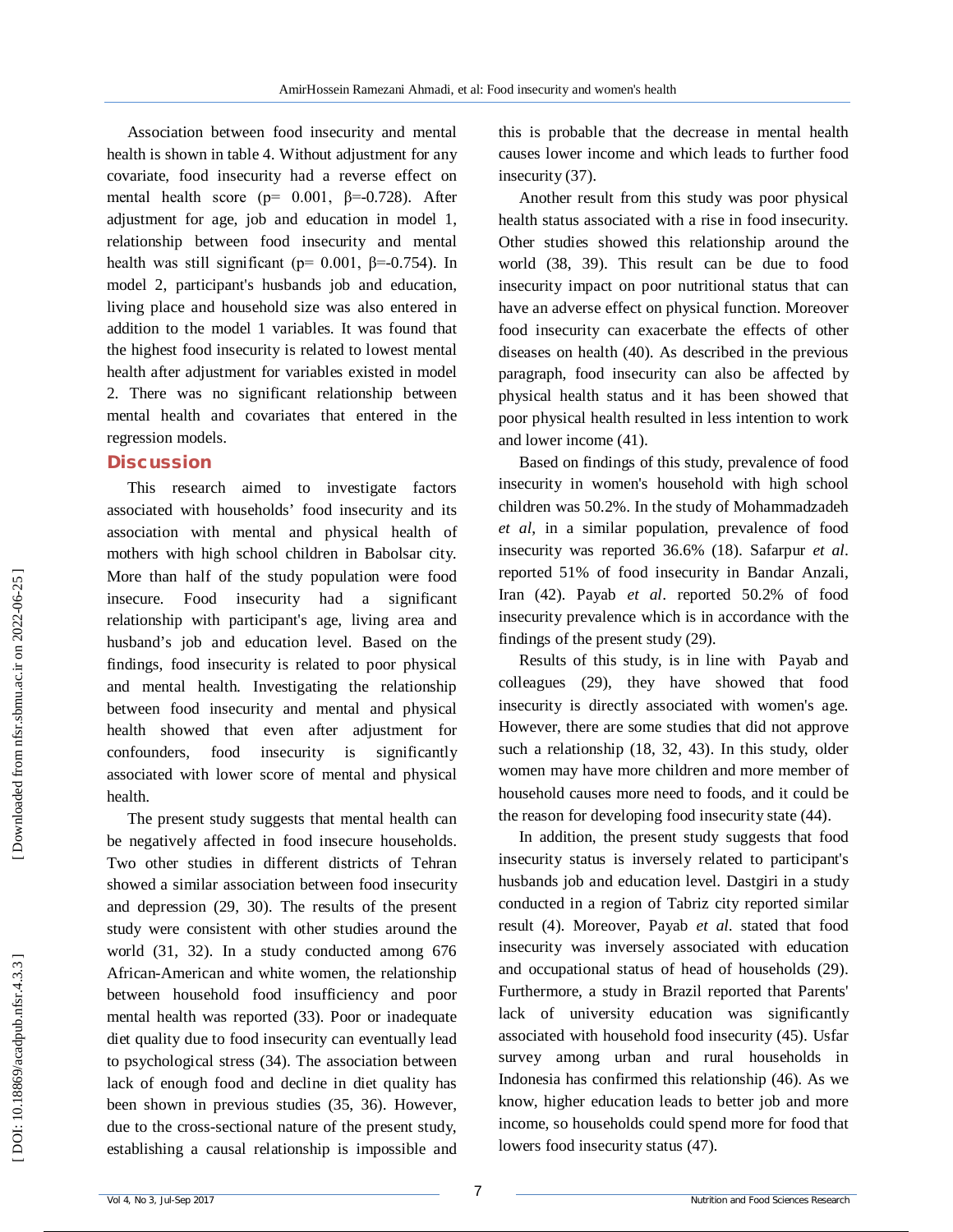There are several studies regarding the association between food insecurity and different aspects of health, but there is more need to conduct well designed studies to be precisely ensured how food insecurity can affect the health status. It should also be noted that both food insecurity and human health could be affected by geographical area and culture (48, 49); therefore, this issue should be studied separately in different regions and countries. The limitation of this study was that using questionnaire relies on participant's memory and also their perception about situation (food security or health status), so its accuracy is uncertain. Moreover, according to the cross -sectional nature of the study, causal relationship is not clear. A few studies have examined food insecurity and its consequences in northern Iran, and this could be the strength of this study that we have new information about food insecurity in this region and policy -makers can use it in their planning.

Finally, food insecurity can be considered as an independent risk factor for poor mental and physical health in women. This study shows that women as a vulnerable member of family, may be more affected by food insecurity that can results in poor mental and physical health of them. This relationship was independent of participant's age, education, occupation, their husbands educational and occupational status, residential area and family size. Considering the role of women in raising children and keeping families together, identifying factors affecting their health could be improving community problems.

#### **Acknowledgement**

The authors thank all participants, teachers and school administrators for their cooperating with this study.

### **Financial disclosure**

None of the authors had any conflicts of interest to disclose.

### **Funding/Support**

This study was part of a MSc thesis supported by Tehran University of Medical Science (grant No: 94 - 01 -161 -28665).

## **References**

- 1. Fao WF. IFAD (2012) The state of food insecurity in the world 2012. Economic Growth is necessary but not Sufficient to Accelerate Reduction of Hunger and Malnutrition. FAO, Rome, Italy.:1 -61 .
- 2. Kendall A, Olson CM, Frongillo Jr EA. Validation of the Radimer/Cornell measures of hunger and food insecurity. The Journal of nutrition. 1995;125(11):2793.
- 3. Frongillo EA, Nanama S. Development and validation of an experience -based measure of household food insecurity within and across seasons in northern Burkina Faso. The Journal of Nutrition. 2006;136(5):1409S -19S.
- 4. Dastgiri S, Mahdavi R, TuTunchi H, Faramarzi E. Prevalence of obesity, food choices and socio -economic status: a cross -sectional study in the north -west of Iran. Public health nutrition. 2006;9(08):996 -1000.
- 5. Sarlio -Lähteenkorva S, Lahelma E. Food insecurity is associated with past and present economic disadvantage and body mass index. The Journal of nutrition. 2001;131(11):2880 -4.
- 6. Ramesh T. The Prevalence of food insecurity and some associated factors among Shirazian households in 2009 [dissertation] Tehran: Shahid Beheshti University. MC; 2009.
- 7. Casey PH, Simpson PM, Gossett JM, Bogle ML, Champagne CM, Connell C, et al. The association of child and household food insecurity with childhood overweight status. Pediatrics. 2006;118(5):e1406 -e13.
- 8. Gervais J, Ledrou I. Food insecurity. Health Reports. 2005;16(3):47.
- 9. Hamilton WL, Cook JT. Household food security in the United States in 1995: technical report of the food security measurement project. 1997.
- 10. Lorenzana PA, Sanjur D. Abbreviated measures of food sufficiency validly estimate the food security level of poor households: measuring household food security. The Journal of nutrition. 1999;129(3):687 -92.
- 11.Rose D. Economic determinants and dietary consequences of food insecurity in the United States. The Journal of nutrition. 1999;129(2):517S -20S.
- 12.Rose D, Gundersen C, Oliveira V. Socio -Economic Determinants of Food Insecurity in the United States. United States Department of Agriculture, Economic Research Service; 1998.
- 13.Carter P, Taylor A. Food insecurity in South Australia. Public Health Bulletin SA. 2007;4(1):23 -5.
- 14. Turrell G. Structural, material and economic influences on the food ‐purchasing choices of socioeconomic groups. Australian and New Zealand Journal of Public Health. 1996;20(6):611 -7.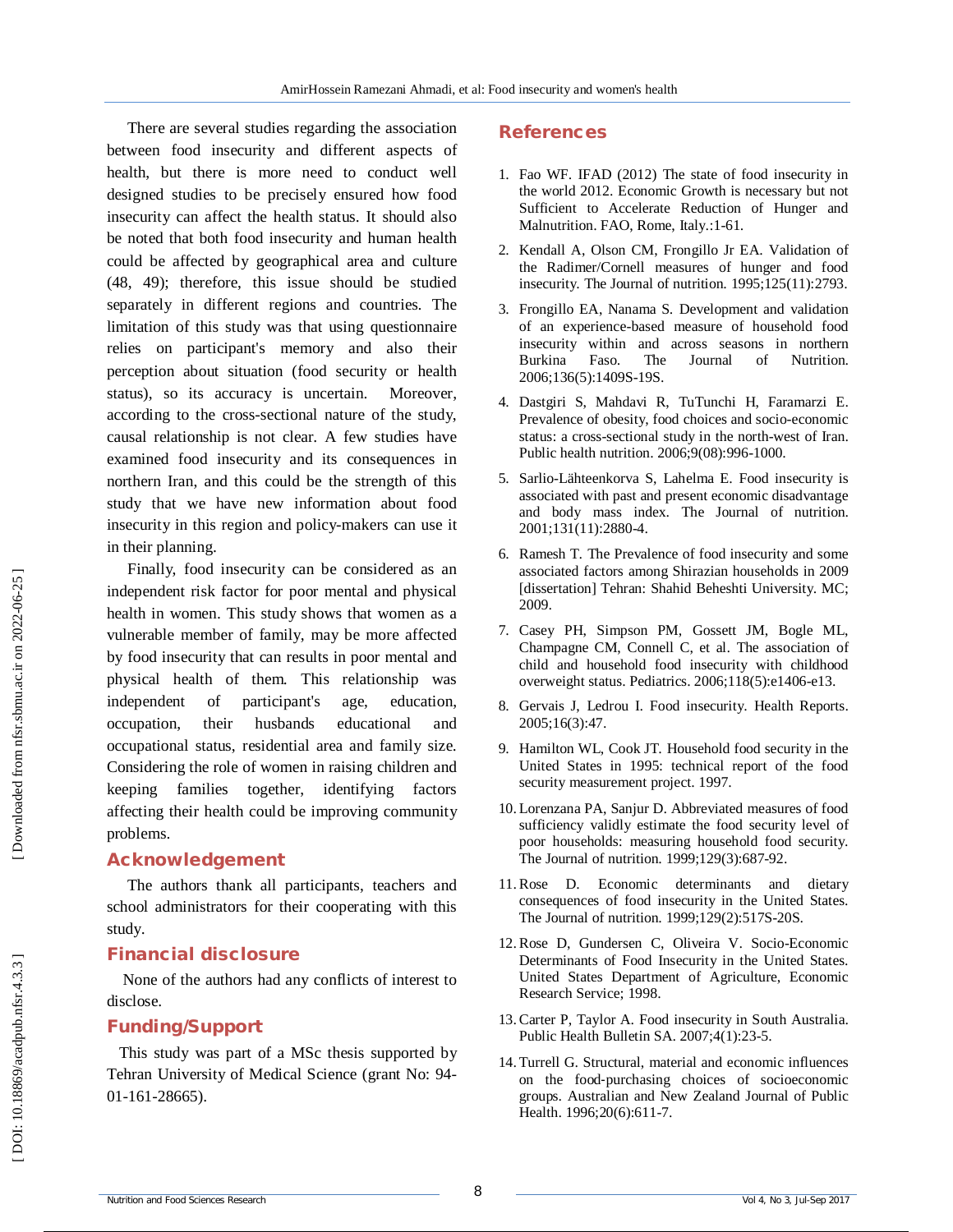- 15. Turrell G, Hewitt B, Patterson C, Oldenburg B, Gould T. Socioeconomic differences in food purchasing behaviour and suggested implications for diet ‐related health promotion. Journal of Human Nutrition and Dietetics. 2002;15(5):355 -64.
- 16. Laraia BA, Siega -Riz AM, Gundersen C, Dole N. Psychosocial factors and socioeconomic indicators are associated with household food insecurity among pregnant women. The Journal of nutrition. 2006;136(1):177 -82.
- 17. Drewnowski A, Specter S. Poverty and obesity: the role of energy density and energy costs. The American journal of clinical nutrition. 2004;79(1):6 -16.
- 18. Mohammadzadeh A, Dorosty A, Eshraghian M. Household Food Security Status and Food Consumption among High School Students in Esfahan, Iran. Iranian Journal of Epidemiology. 2011;7(1):38 -43.
- 19. Patel V. Mental health in low -and middle -income countries. British Medical Bulletin. 2007.
- 20. Kaltiala -Heino R, Ranta K, Fröjd S. [Adolescent mental health promotion in school context]. Duodecim; laaketieteellinen aikakauskirja. 2009;126(17):2033 -9.
- 21. Kursmark M, Weitzman M. Recent findings concerning childhood food insecurity. Current Opinion in Clinical Nutrition & Metabolic Care. 2009;12(3):310 -6.
- 22.Ivers LC, Cullen KA. Food insecurity: special considerations for women. The American journal of clinical nutrition. 2011;94(6):1740S -4S.
- 23. Matheson J, McIntyre L. Women respondents report higher household food insecurity than do men in similar Canadian households. Public health nutrition. 2014;17(01):40 -8.
- 24.Collins L. The impact of food insecurity on women's mental health: how it negatively affects children's health and development. Journal of the Motherhood Initiative for Research and Community Involvement. 2009;11(1).
- 25.Ramezani Ahmadi A, Vedadhir A, Heshmat R, Pouraram H. The Relationship between Food Insecurity and Adjustment of High School Students: Case-Control Study. Iranian Journal of Nutrition Sciences & Food Technology. 2016;11(3):43 -52.
- 26. Pinstrup -Andersen P. Food security: definition and measurement. Food security. 2009;1(1):5 -7.
- 27.Ware JE, Kosinski M, Keller SD. SF -12: How to score the SF -12 physical and mental health summary scales: Health Institute, New England Medical Center; 1995.
- 28. Montazeri A, Vahdaninia M, Mousavi SJ, Omidvari S. The Iranian version of 12 -item Short Form Health Survey (SF -12): factor structure, internal consistency and construct validity. BMC public health. 2009;9(1):1.
- 29. Payab M, Dorosty A, Eshraghian M, Rostami R, Siassi F. The association of family food security and

depression in mothers having primary school children in Ray -Iran. J Diabetes Metab Disord. 2014;13(1):65.

- 30. Mirzadehahari Z, Mohammadi -Nasrabadi F, Eini -Zinab H, Khosravi M, Mousavi N, Agasi M. Survey of association between major depression disorder in women and household food insecurity. Iranian Journal of Nutrition Sciences & Food Technology. 2015;10(1):9 -20.
- 31.Carter KN, Kruse K, Blakely T, Collings S. The association of food security with psychological distress in New Zealand and any gender differences. Social Science & Medicine. 2011;72(9):1463 -71.
- 32. Huddleston -Casas C, Charnigo R, Simmons LA. Food insecurity and maternal depression in rural, low -income families: a longitudinal investigation. Public health nutrition. 2009;12(08):1133 -40.
- 33. Siefert K, Heflin CM, Corcoran ME, Williams DR. Food insufficiency and physical and mental health in a longitudinal survey of welfare recipients. Journal of health and social behavior. 2004;45(2):171 -86.
- 34. Hadley C, Stevenson EGJ, Tadesse Y, Belachew T. Rapidly rising food prices and the experience of food insecurity in urban Ethiopia: impacts on health and well-being. Social Science & Medicine. 2012;75(12):2412 -9.
- 35. Heflin CM, Siefert K, Williams DR. Food insufficiency and women's mental health: Findings from a 3 -year panel of welfare recipients. Social Science & Medicine. 2005;61(9):1971 -82.
- 36. Lachance L, Sean Martin M, Kaduri P, Godoy -Paiz P, Ginieniewicz J, Tarasuk V, et al. Food insecurity, diet quality, and mental health in culturally diverse adolescents. Ethnicity and Inequalities in Health and Social Care. 2014;7(1):14 -22.
- 37. Garg A, Toy S, Tripodis Y, Cook J, Cordella N. Influence of Maternal Depression on Household Food Insecurity for Low -Income Families. Academic Pediatrics. 2015;15(3):305 -10.
- 38. Siefert K, Heflin CM, Corcoran ME, Williams DR. Food insufficiency and the physical and mental health of low -income women. Women & health. 2001;32(1 - 2):159 -77.
- 39. Stuff JE, Casey PH, Szeto KL, Gossett JM, Robbins JM, Simpson PM, et al. Household food insecurity is associated with adult health status. The Journal of nutrition. 2004;134(9):2330 -5.
- 40.Weiser SD, Tsai AC, Gupta R, Frongillo EA, Kawuma A, Senkungu J, et al. Food insecurity is associated with morbidity and patterns of healthcare utilization among HIV -infected individuals in a resource -poor setting. AIDS (London, England). 2012;26(1):67.
- 41 . Anderson PM, Butcher KF, Hoynes HW, Schanzenbach DW. Beyond Income: What Else Predicts Very Low Food Security among Children? 2014.